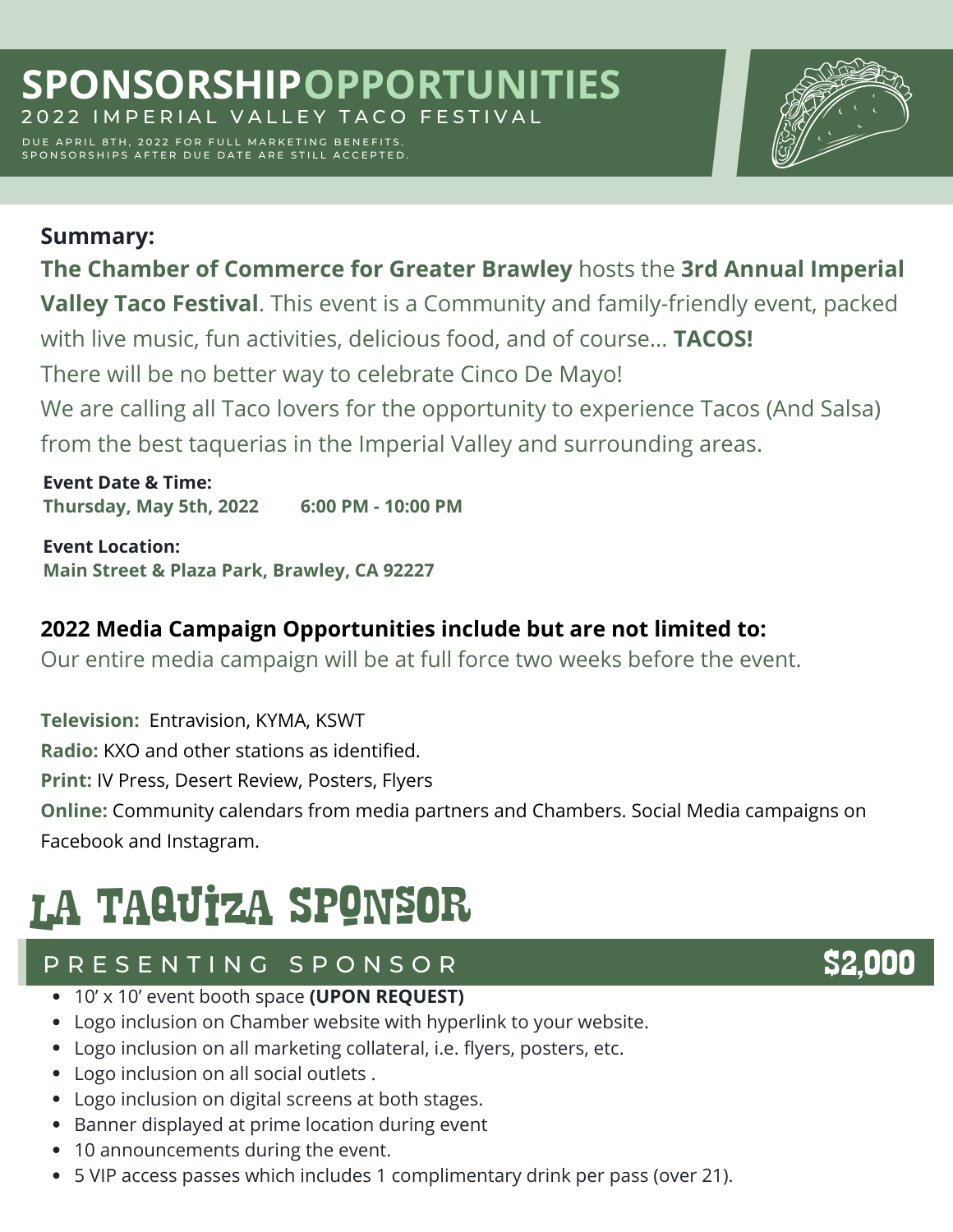#### **SPONSORSHIP OPPORTUNITIES** 2022 IMPERIAL VALLEY TACO FESTIVAL

DUE APRIL 8TH, 2022 FOR FULL MARKETING BENEFITS. SPONSORSHIPS AFTER DUE DATE ARE STILL ACCEPTED.

la Salsa SponsOr

#### E N T E R T A I N M E N T S P O N S O R ST LONGS AND SILODO

- Logo inclusion on Chamber website with hyperlink to your site
- Logo inclusion on all social outlets.
- Logo inclusion on main stage digital screen.
- Banner displayed at prime location during event
- 4 announcements during the event

## El guacamole SponsOr

#### C O M M U N I T Y S P O N S O R \$750

- Logo inclusion on Chamber website with hyperlink to your site
- Logo inclusion on all social outlets.
- Logo inclusion on secondary stage digital screen.
- Logo inclusion on Sponsors banner.
- 4 announcements during the event

## el taquito SponsOr

#### I N D I V I D U A L S P O N S O R

- Logo inclusion on Chamber website with hyperlink to your site.
- Logo inclusion on all social outlets.
- Logo inclusion on Sponsors banner.

exclusive Sponsor levelS **Best Carne Asada Taco Sponsor \$500 Best Salsa Sponsor \$250 Best Open Category Taco Sponsor \$300**

\$400